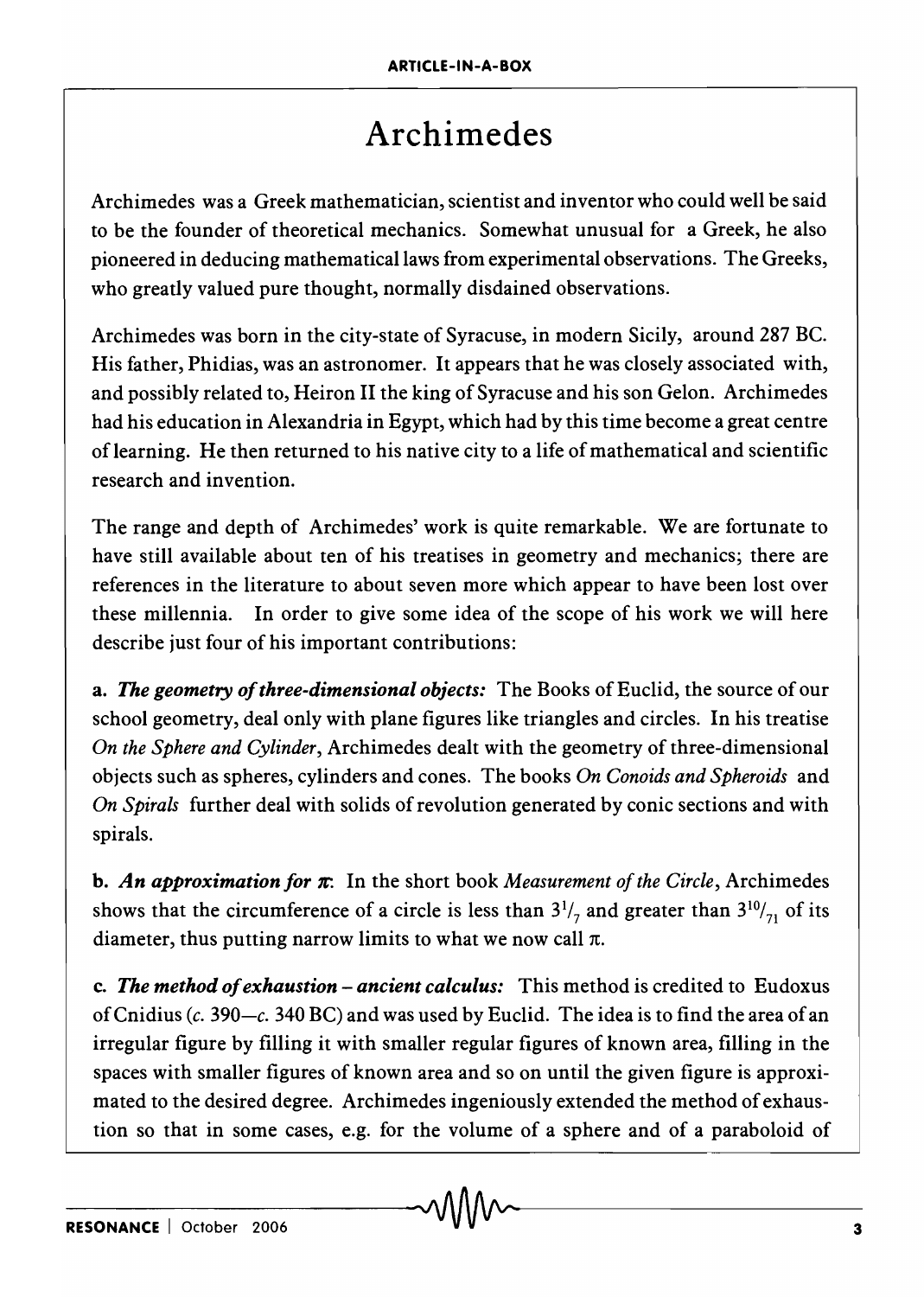revolution, it was *actually equivalent to integration.* These remarkable results are given in *Quadrature of the Parabola* and *The Method.* 

d. *The foundations of theoretical mechanics:* The treatise *On the Equilibrium of Planes or Centres of Gravity of Planes* consists of two books that demonstrate ways of determining the centres of gravity of various geometrical objects. The general principles of hydrostatics and their applications to hydrostatic stability are dealt with in the two books that make up *On Floating Bodies.* It would be fair to say that these two treatises, dealing with solid and fluid mechanics respectively, are the bedrock of theoretical mechanics.

We would urge every reader who has not yet done so to have a look at Archimedes' derivation of the volume of a sphere,  $V = \frac{4}{3} \pi r^3$ . Students today only get a derivation of this result after they have been introduced to calculus and integration. Archimedes, who did not have the advantage of knowing calculus (remember this is around 250 BC!), obtained the exact result using a combination of geometry and mechanics. His miraculous derivation is even now a source of wonder and inspiration.

Archimedes was not just a mathematician and scientist - he was also an engineer and an inventor. He played an active role in the defense of his city when it was invaded by the Romans. He devised engines of war which held the enemy at bay for three years when they laid siege to Syracuse. It is also said that he constructed an apparatus of convex glass mirrors that reflected the heat of the sun and set the Roman ships on fire. The story should probably be taken with a pinch of salt but it is more than likely that Archimedes constructed some such burning instrument. The story that is universally known is the one where Heiron asks whether Archimedes can tell whether a crown made for him, and supposedly of gold, contains some silver or not. The great man is initially puzzled. However, one day when he steps into his bath he notices the water running over. It then occurs to him that the excess of bulk introduced by the silver could be measured by putting the crown and an equal weight of gold into a vessel of water in turn and measuring the overflows. If the crown were of pure gold it would displace the same amount as the piece of gold; if not, the overflow would be more. The well known story tells that he was so thrilled by his discovery that he ran naked through the streets crying "eureka, eureka" ("I have found it, I have found it"). Archimedes also discovered the lever principle in mechanics - a small force can move a large weight if a long lever arm is available. He is said to have claimed "Give me a